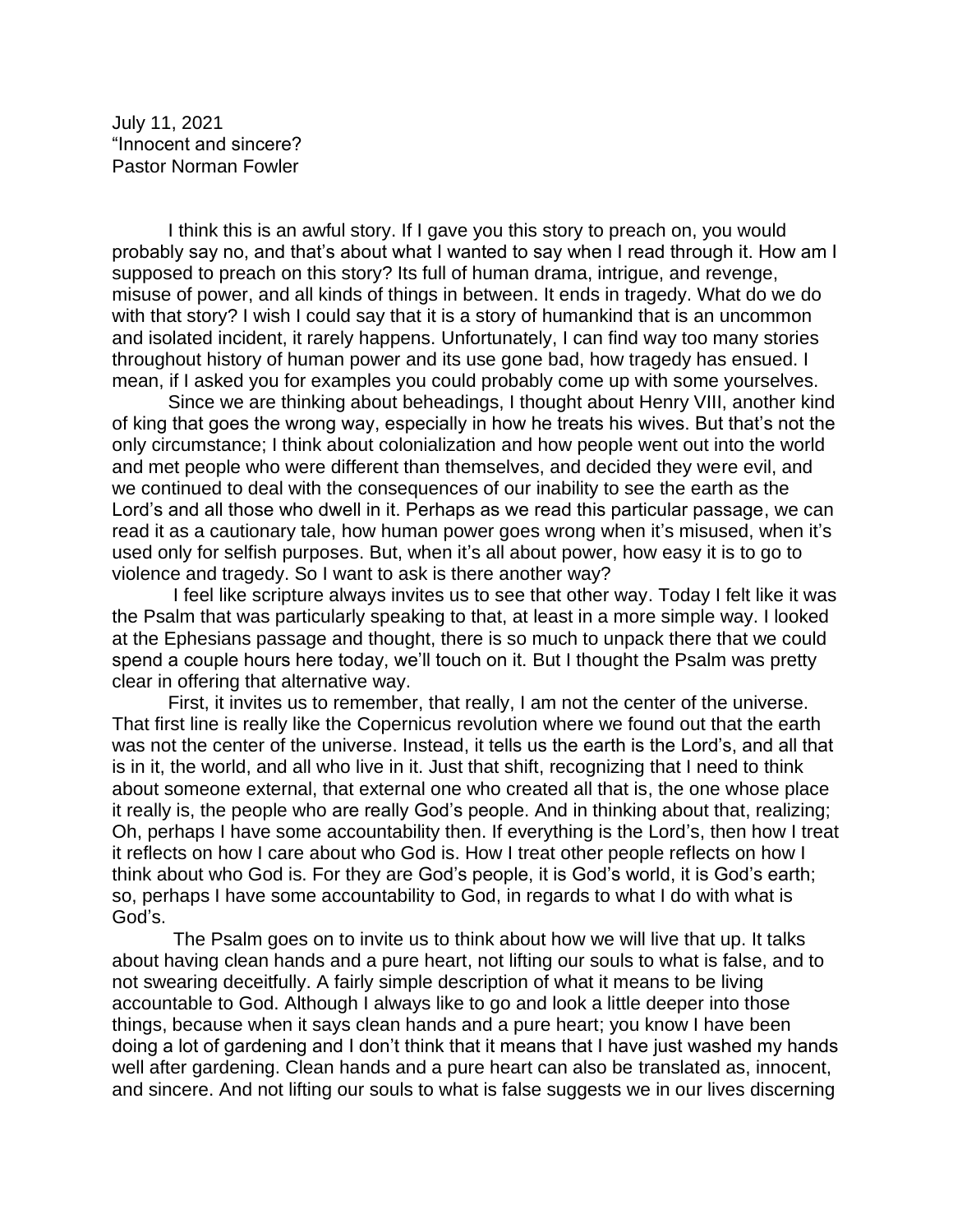and turning from what is false. The final phrase is to not swear decietfuly which seems to mean not using false promises, not using deceit to get our own way. The only problem I had when I did look at that these meanings and especially when looking at the idea of being innocent and sincere I felt that was long ago and far, far away. I thought about after living a few years, I don't always find it easy to see myself as innocent or having quite the sincerity I had as a child. Perhaps you've experienced that, the sense of loss of innocence and the struggle with sincerity. Both of those feel like things that I would love to be able to have and to work directly from. But sometimes I struggle.

It is, in fact, including the decerning and turning from what is false that engages with my innocence and sincerity, my clean hands and clean heart. Sometimes it feels like simply living as human beings is hard to do. And, while that statement is very simple, I wonder can we really do it? I we struggle to do it on our own.

You know its interesting that the time between Pentecost, the end of May or beginning of June, and advent is called ordinary time. And so as we think about living in ordinary time, I think about often in ordinary time the struggle is with innocence and sincerity, decerning and turning from what is false, trying not to manipulate to get what I want, making false promises to get relief, to find a way forward.

There at least a couple problems, it feels like, with entering into what the Psalm is inviting us to do, to be those who are seeking the Lord and to know the Lord's blessing. One is, I have to be realistic about being human. You see, I think that humans struggle with frailty, foibles, and failures. We don't always have the strength to do what we should be able to do. Sometimes circumstances are beyond our capabilities. And then we have **f**oibels, we have those particular ways of seeing something, or a pet peeve, that can get in the way of our caring for someone else. Then, we have our rightout failures, where we fail to do the very things we want to do, that as Paul talks about in Romans, the good we want to do that we do not do. Sometimes those failures are involved in recognizing that something is probably a better way to go, but I'm not sure that way is going to get me what I want, and so I struggle with that and work through it and often fail to do the very thing I knew was the better way. So, some of that is kind of personal, we struggle with what it means to be innocent and sincere.

The other is our context and the forces upon us the pressures us to live keeping up with our neighbors' ways of doing things. How we've learned to seen the world is a force that shapes the way we live. I mentioned that colonialism led us into separating ourselves into races for example. And that falsity, that idea that there are really races has created the long-lasting consequences. We live with the personal and systemic issues this has perpetrated.

We also live in a system in which we participate in that is causing the climate to change. And yet, I don't always know how not to do that. My life, our lives, are so imbedded in the way we use energy to heat, cool, and give us mobility to name a few ways we participate, that change seems incredibly difficult. And the scope of the problem seems overwhelming. What can we do?

Well sometimes we are told we are just supposed to have more strength of will. But I don't think this is an inside job. I don't think its something we can do just on the strength of our own will. In fact, its sometimes hard when we think about the stakes, the struggles, the ways things have gone wrong in our own lives to get to a place where we can think about what it means to be innocent and sincere.